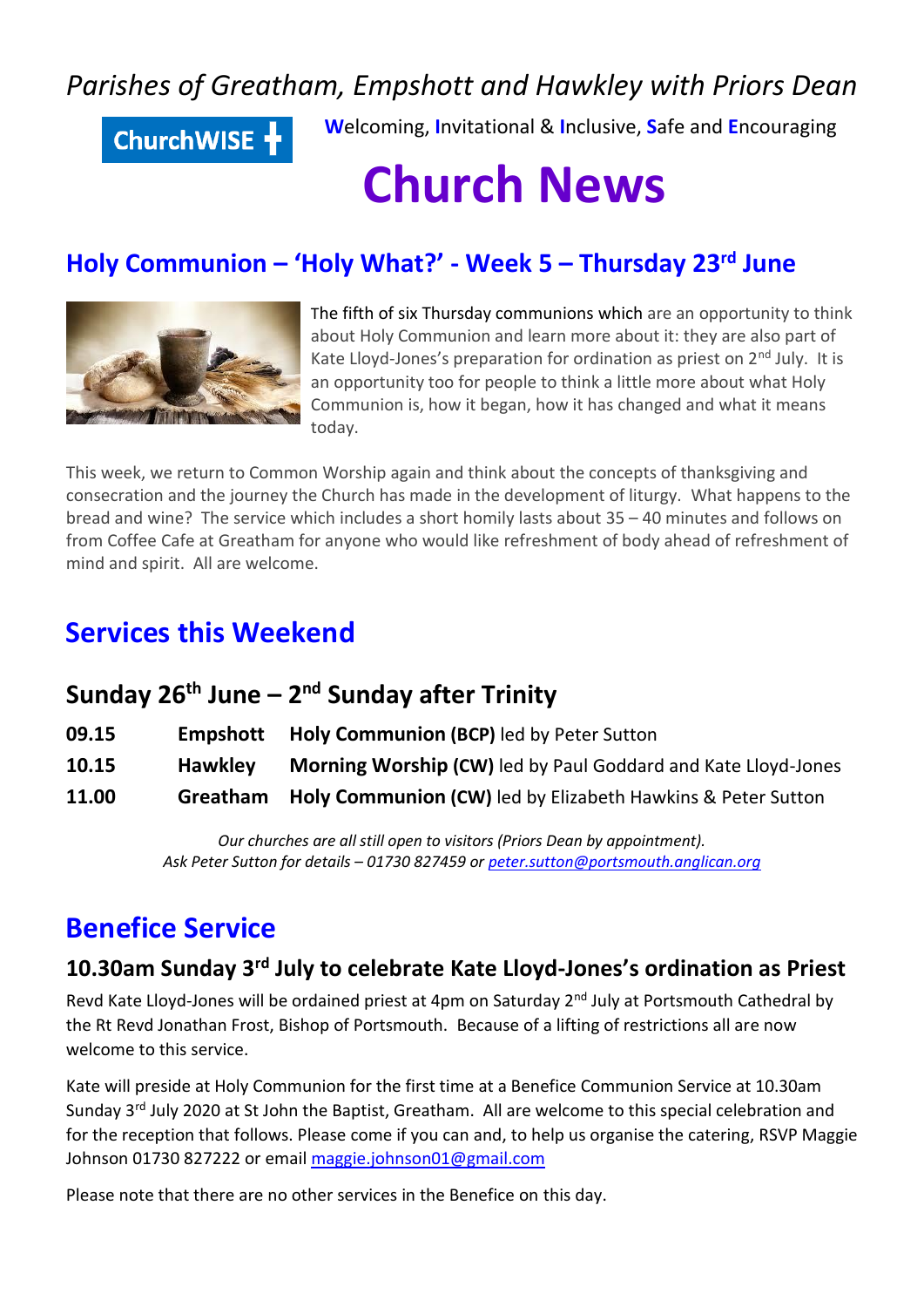### **Greatham Fete and Flower Festival Thank You**



### **Thank you to everyone who helped prepare, enable and support the Greatham Fete and Flower Festival to be such a successful and happy community occasion.**

### **From Hawkley CMS Link Partners, Tom and Verity Clare**

It's hot here in Arua, but from what we hear, those of you in the UK may be similarly stifled. We hope that you all enjoy the heat wave and perhaps you can share in our newfound love of shade and rain…?!

Since we last wrote, we have said farewell to my (Tom's) parents, who stayed with us for a total of over 7 weeks, initially in Kampala and then here in Arua. It was such a joy to have them here, of course for all of the children, but also for us to give them a taste of our life here and to enjoy their giftings and company. Alison (my Mum) was a huge help with homeschooling particularly, re-establishing art lessons which had somewhat fallen by the wayside and injecting energy and enthusiasm to support Verity in the huge challenge of educating 3 children whilst looking after another 2! Chris (my Dad) was able to continue some work of his own during school hours at the café next door to us here and was as ever a great source of fun for all the children when school finished. We even took the opportunity too to spend a couple of nights in Murchison Falls National Park together. Do thank God on our behalf for their time here and their support as we continue to live so far from their home in the UK.



It was an honour to be part of a Diocesan celebration for 8 members of the Diocese who've been blessed with babies recently, especially as Tom's parents could be a part of it too. (Eli took the photo with the pole unfortunately obstructing the Bishop's face!)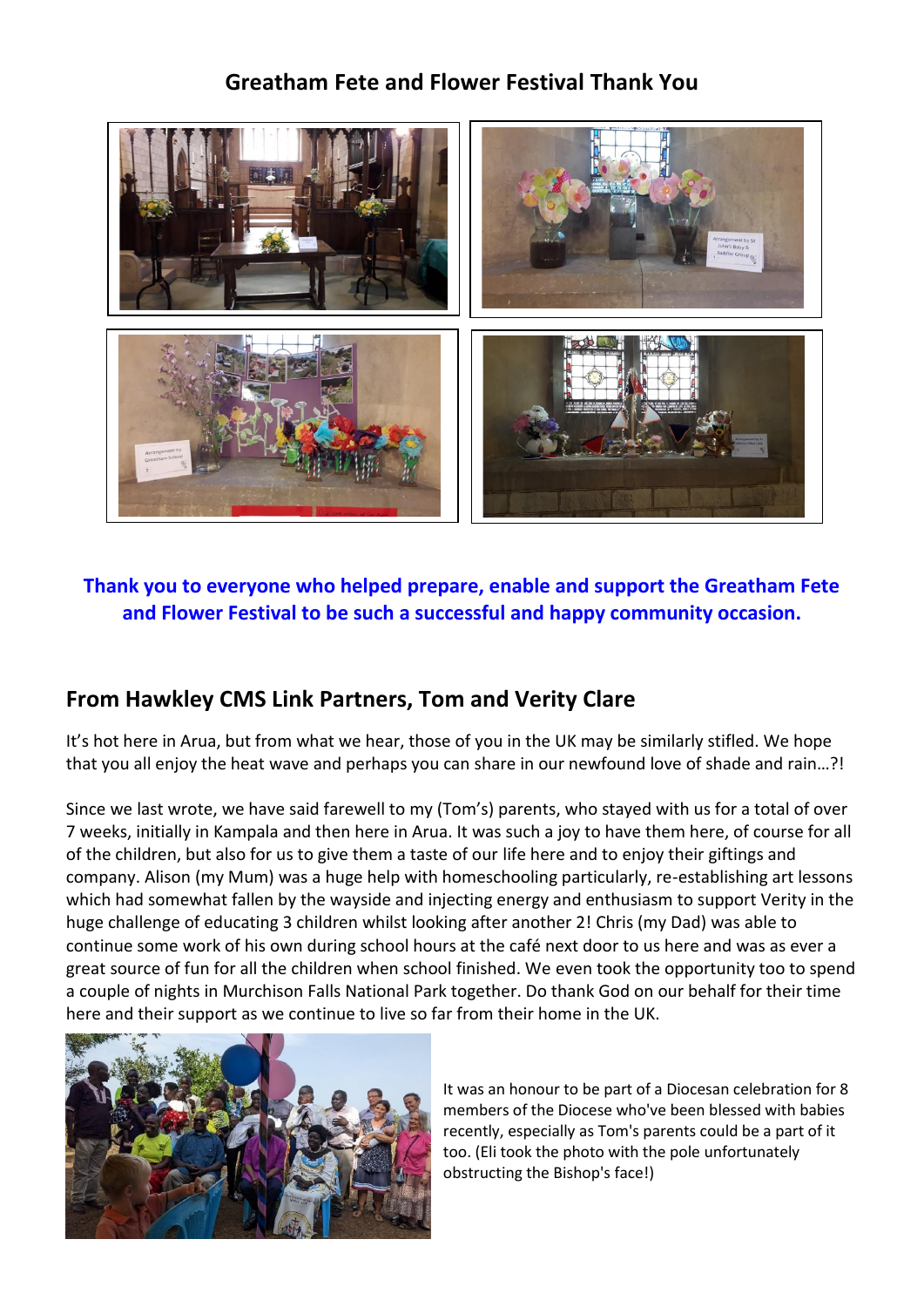#### **Change of Direction at Work**

Because my parents were here for such a long period, I got straight back to work when we returned to Arua, heading back to the Health Office. Having finally appointed the Kuluva Hospital Board of Governors through the Synod meeting after a long battle, I then managed to sit down with the Diocesan Secretary and discuss some of the difficulties I've been having regarding my current role as Health Coordinator (ie doing very little clinical medicine or training!). Praise God, he agreed that I should be spending more time on that side of things and we will be handing most of the administration formally over to Esther, the wonderful assistant recruited in February to work in the Health Office.

Having agreed to make that change, however, we are now on the cusp of returning to the UK for a few weeks, for Verity's sister's wedding in early July. We are so thankful that Amara's travel document came through and we're excited to see all our family and some friends. We are also looking forward to returning here in mid-July to continue with God's calling on our lives for the rest of our time here.

#### **Baby Awaniya**



Blessings,

Tom, Verity, Ezra, Eli, Simeon, Joel and Amara

#### Having a bit of a chat!

Thank you for all your kind emails in response to the news of Amara's birth. She's a lovely little soul and has already brought so much joy into our lives. So many people in the local community have been asking after her since we returned, and many are overjoyed that we finally have a girl! She's been given the name 'Awaniya' in the local language, meaning 'thank you' and we continue to thank God for such a precious gift.

As we travel, we're praying for good health and that we'd remain COVID-free – we know of a couple of cases in the ex-pat community recently and it's generally on the rise here. The three older boys still have to have a negative PCR test to leave and reenter Uganda so we're praying we can all keep clear in the next few days.

Thank you for your continued support and prayers. We're sorry we won't be able to visit our link churches in this brief time back in the UK, but we love to hear your news.

### **St John's Greatham, Baby & Toddler Group**

An informal drop-in session with refreshments, chat and play. All welcome on Tuesdays in term time from 9.30-11.30am at St John's Church Greatham GU33 6HB - £1 per family per session. Further information: Kate Lloyd Jones 07824 113819 [lloydjoneskate@gmail.com](mailto:lloydjoneskate@gmail.com)

If you hear the Church bell ring at around 11.30 - it's the toddlers 'waking up the old ladies!'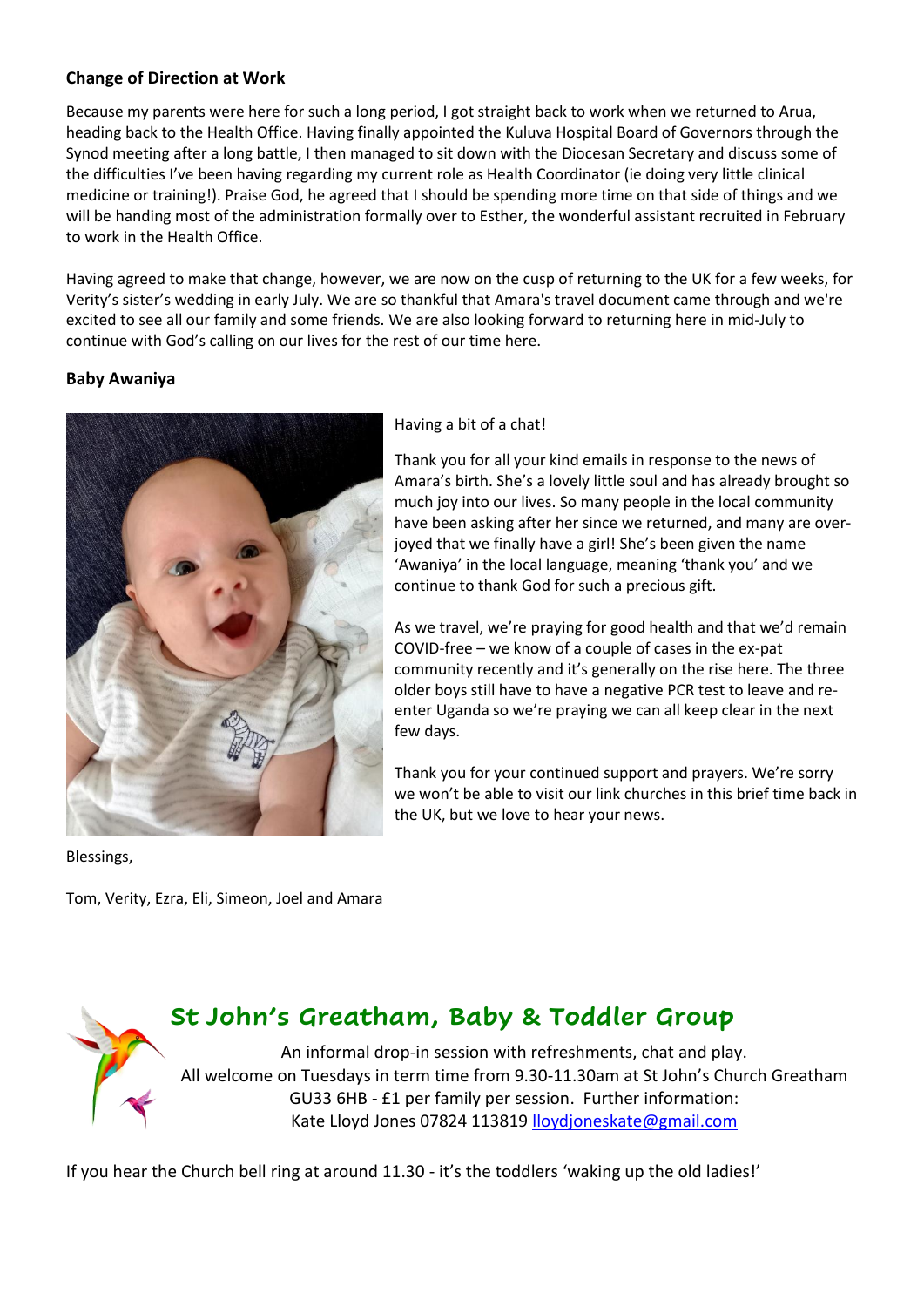# **Come for Coffee!**



**Hawkley - Tuesdays 10 – 12 for 'Coffee & Chat'** 

**Greatham - Thursdays 10 – 12 for 'Coffee Café'**

**All are welcome!**

### **Morning Prayer**

**Greatham 09.00 Mondays, Tuesdays and Thursdays Hawkley 07.30 Wednesdays** If you use Apps, download the Daily Prayer App. You can use it if you come to Church

(though books of course are available) or at home. The great thing about the App is that it has the psalms and readings all in one place. All are welcome. The App looks like this:

**The service lasts about 20 – 25 minutes. All are welcome!**

### **Roberts Centre**

At the moment the Roberts Centre cannot take any more children's toys or men's clothing. PFW are appealing for duvets and, amongst food supplies, a particular request for ring-pull tins of meat.

**Hop, Skip and Jump** has been relaunched to encourage and support Children enjoying the fun of physical play to improve physical and mental health. Parents and children can throw and catch together increasing their fun and reducing the stress for both. Parents and children improving their physical health and being family. Please donate **Skipping ropes, Frisbees, Balls, mini diablos, Yo-Yos…** 

We shall continue to take donations after the 4th Sunday in each month. Please leave any contributions in Hawkley Church Porch. Thank you!



Daily Prayèr

### **How to Donate…**

Churches took a serious financial hit in 2020 and 2021 and the situation obviously continues into this year as well. We are very grateful to everyone who supports us regularly or occasionally – thank you! Your generosity is enabling the churches to function albeit in very different ways.



Each of our churches are members of the national Parish Giving Scheme which means that you can easily set up a way to give that suits you. Either visit the websit[e https://parishgiving.org.uk](https://parishgivingscheme.org.uk/) or telephone 0333 002 1260